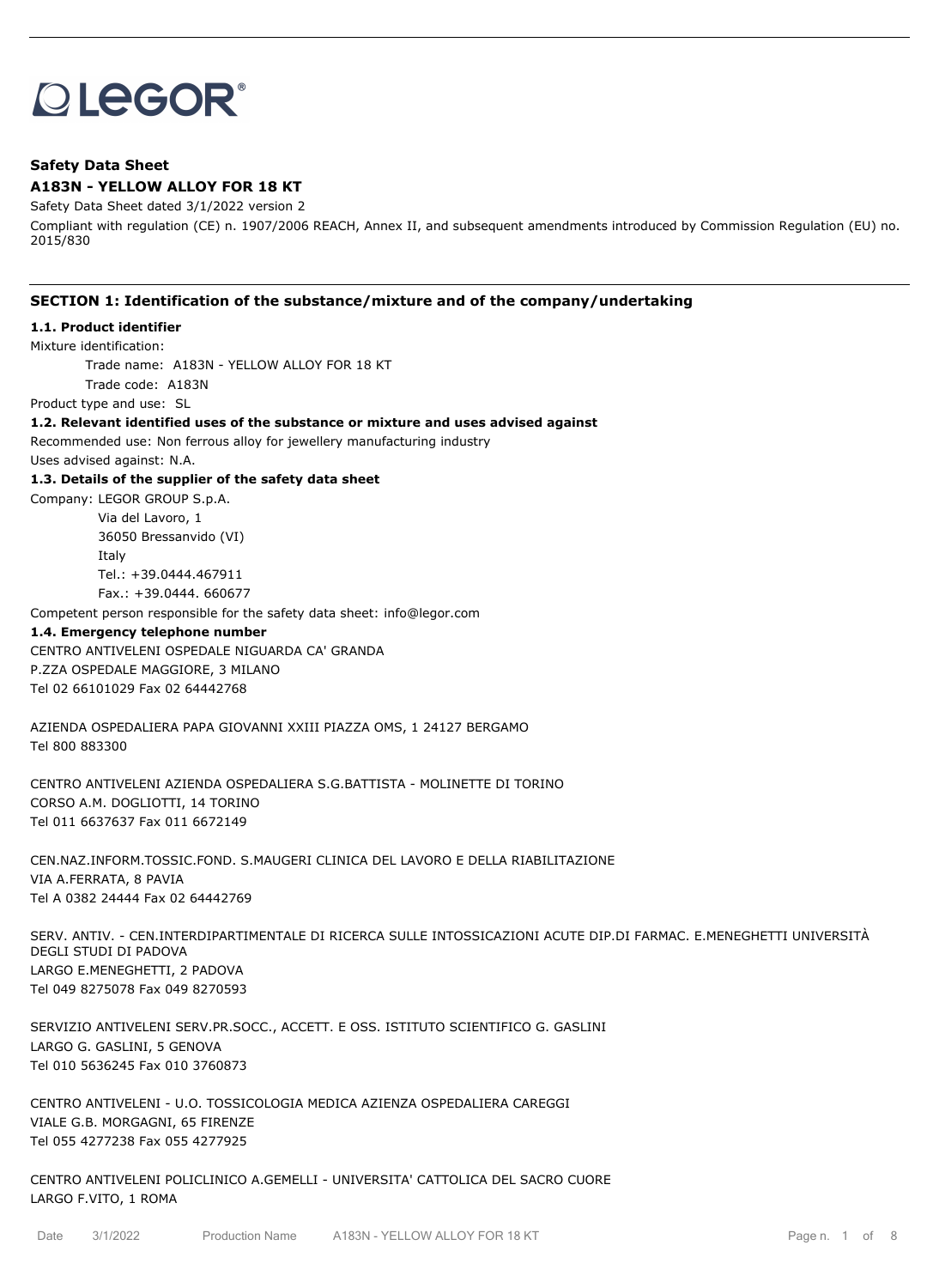CENTRO ANTIVELENI - ISTITUTO DI ANESTESIOLOGIA E RIANIMAZIONE UNIVERSITÀ DEGLI STUDI DI ROMA LA SAPIENZA VIALE DEL POLICLINICO, 155 ROMA Tel 06 49970698 Fax 06 4461967

AZ. OSP. UNIV. FOGGIA V.LE LUIGI PINTO, 1 71122 FOGGIA Tel 0881 732326

CENTRO ANTIVELENI AZIENDA OSPEDALIERA A. CARDARELLI VIA CARDARELLI, 9 NAPOLI Tel 081 7472870 Fax 081 7472880

#### **SECTION 2: Hazards identification**

#### **2.1. Classification of the substance or mixture**

## **Regulation (EC) n. 1272/2008 (CLP)**

0 The product is not classified as dangerous according to Regulation EC 1272/2008 (CLP).

Adverse physicochemical, human health and environmental effects:

No other hazards

**2.2. Label elements**

The product is not classified as dangerous according to Regulation EC 1272/2008 (CLP).

#### **Special provisions according to Annex XVII of REACH and subsequent amendments:**

None.

## **2.3. Other hazards**

No PBT Ingredients are present

Other Hazards: No other hazards

## **SECTION 3: Composition/information on ingredients**

## **3.1. Substances**

N.A.

#### **3.2. Mixtures**

Mixture identification: A183N - YELLOW ALLOY FOR 18 KT

#### **Hazardous components within the meaning of the CLP regulation and related classification:**

| Qty         | Name   | Ident. Numb.                                             | Classification                                                     | <b>Registration Number</b> |
|-------------|--------|----------------------------------------------------------|--------------------------------------------------------------------|----------------------------|
| $50 - 75 %$ | Silver |                                                          | CAS: 7440-22-4 Substance with a Union workplace<br>exposure limit. |                            |
| $50 - 75 %$ | Copper | EC:231-159-6 exposure limit.<br>Index:029-024-<br>$00-X$ | CAS: 7440-50-8 Substance with a Union workplace                    |                            |

#### **SECTION 4: First aid measures**

#### **4.1. Description of first aid measures**

In case of skin contact:

Wash with plenty of water and soap.

In case of eyes contact:

Wash immediately with water.

In case of Ingestion:

Do not induce vomiting, get medical attention showing the SDS and label hazardous.

In case of Inhalation:

Remove casualty to fresh air and keep warm and at rest.

#### **4.2. Most important symptoms and effects, both acute and delayed**

N.A.

**4.3. Indication of any immediate medical attention and special treatment needed**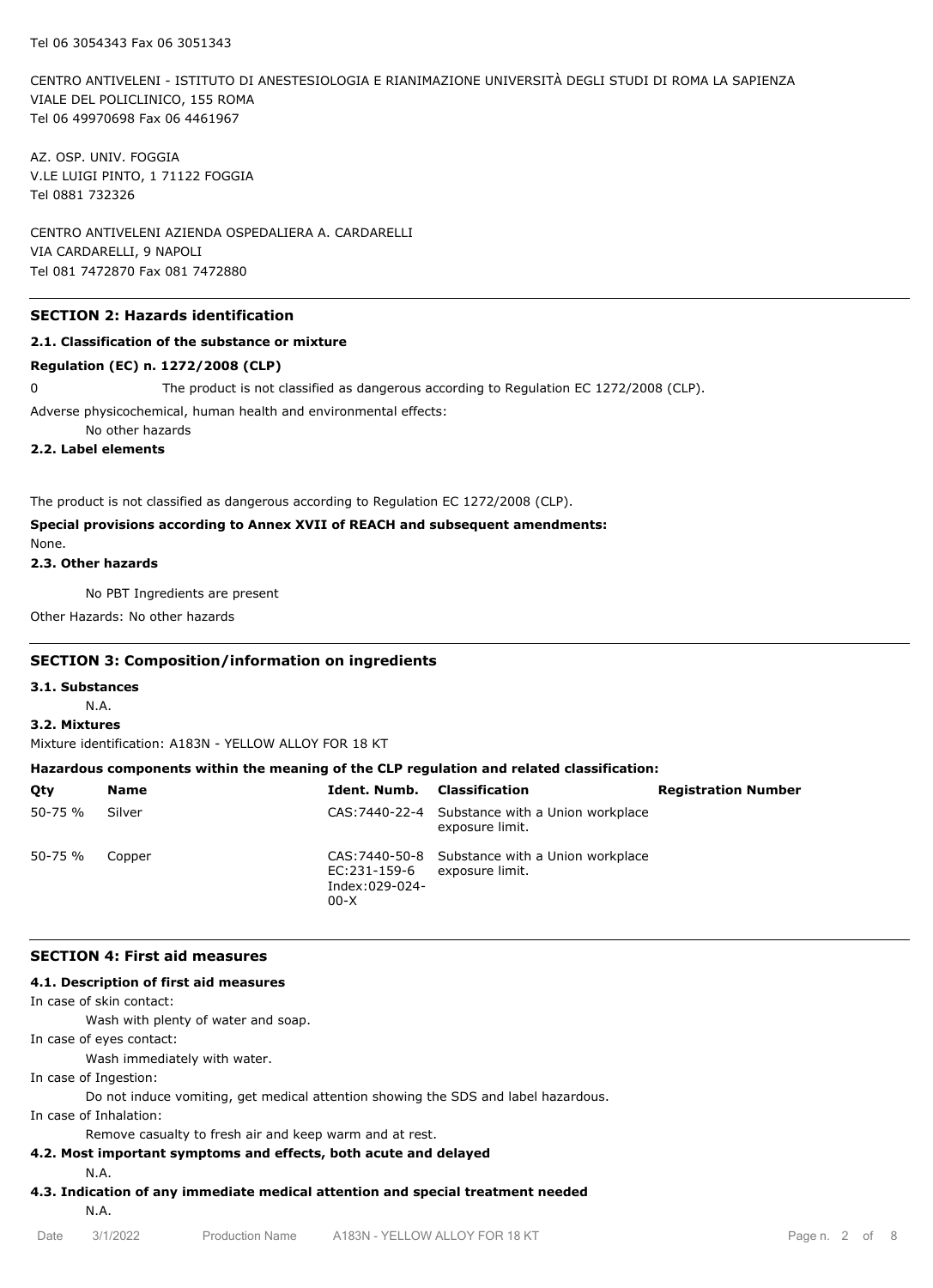# **SECTION 5: Firefighting measures**

### **5.1. Extinguishing media**

Suitable extinguishing media:

**Water** 

Carbon dioxide (CO2).

Extinguishing media which must not be used for safety reasons:

None in particular.

# **5.2. Special hazards arising from the substance or mixture**

Do not inhale explosion and combustion gases.

Burning produces heavy smoke.

# **5.3. Advice for firefighters**

Use suitable breathing apparatus .

Collect contaminated fire extinguishing water separately. This must not be discharged into drains. Move undamaged containers from immediate hazard area if it can be done safely.

# **SECTION 6: Accidental release measures**

## **6.1. Personal precautions, protective equipment and emergency procedures**

Wear personal protection equipment.

Remove persons to safety.

See protective measures under point 7 and 8.

# **For emergency responders:**

Wear personal protection equipment.

# **6.2. Environmental precautions**

Do not allow to enter into soil/subsoil. Do not allow to enter into surface water or drains.

Retain contaminated washing water and dispose it.

In case of gas escape or of entry into waterways, soil or drains, inform the responsible authorities.

Suitable material for taking up: absorbing material, organic, sand

## **6.3. Methods and material for containment and cleaning up**

Suitable material for taking up: absorbing material, organic, sand

# Wash with plenty of water.

**6.4. Reference to other sections** See also section 8 and 13

# **SECTION 7: Handling and storage**

## **7.1. Precautions for safe handling**

Avoid contact with skin and eyes, inhalation of vapours and mists. Do not eat or drink while working.

See also section 8 for recommended protective equipment.

# **7.2. Conditions for safe storage, including any incompatibilities**

#### Incompatible materials:

None in particular.

Instructions as regards storage premises:

Adequately ventilated premises.

# **7.3. Specific end use(s)**

Recommendation(s)

None in particular

Industrial sector specific solutions:

None in particular

# **SECTION 8: Exposure controls/personal protection**

## **8.1. Control parameters**

# **Community Occupational Exposure Limits (OEL)**

|                          |          | <b>OEL</b><br><b>Type</b> |                                 | <b>Occupational Exposure Limit</b>                           |
|--------------------------|----------|---------------------------|---------------------------------|--------------------------------------------------------------|
| Silver<br>CAS: 7440-22-4 |          | EU                        | Long Term: $0.1 \text{ mg/m}$ 3 |                                                              |
|                          |          |                           |                                 | ACGIH Long Term: 0.1 mg/m3<br>Metal dust and fume. - Argyria |
| Date                     | 3/1/2022 | <b>Production Name</b>    |                                 | A183N - YELLOW ALLOY FOR 18                                  |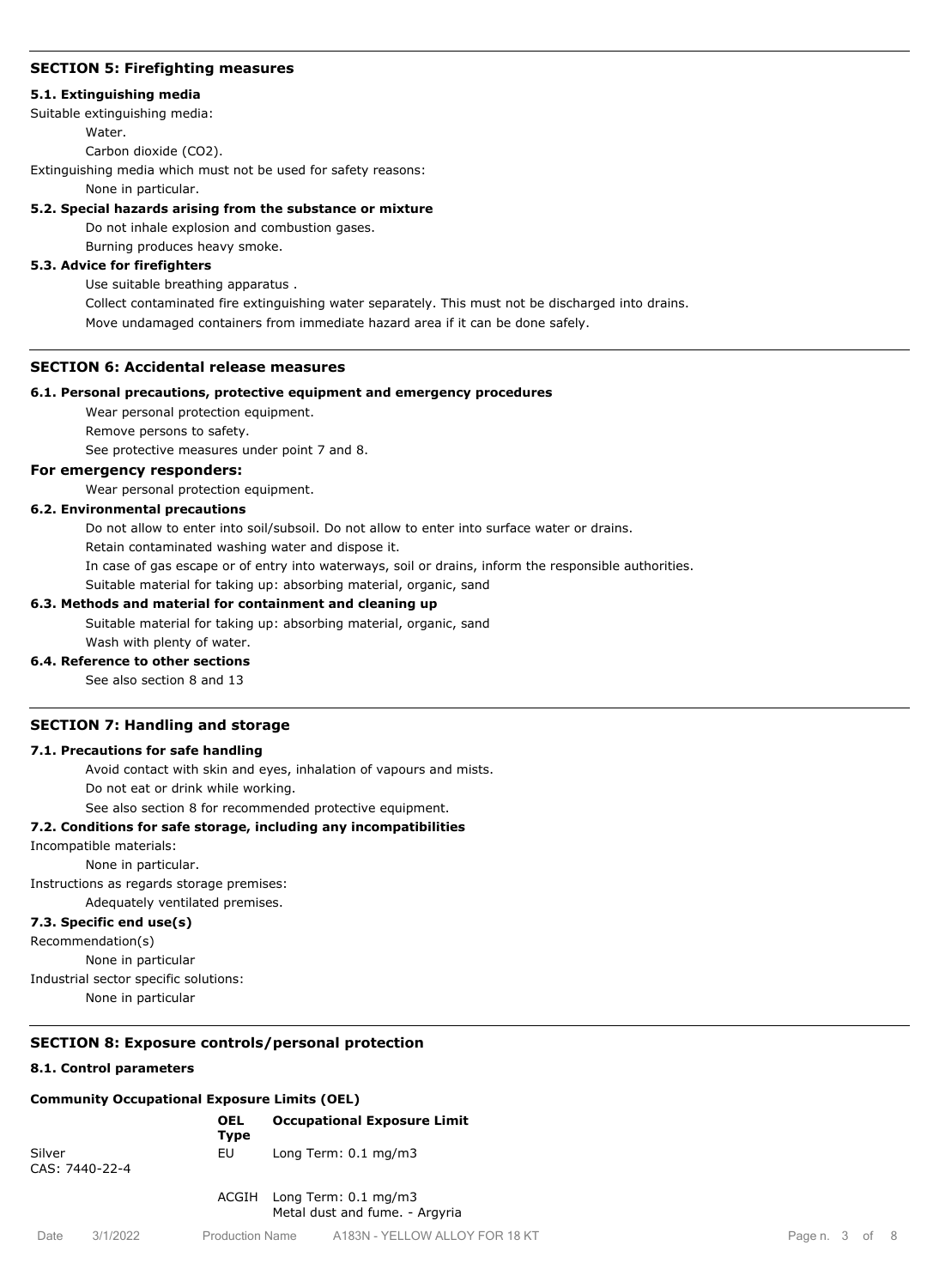|                                                                              |                                                                                                                   | ACGIH Long Term: 0.01 mg/m3<br>Soluble compounds, as Ag. - Argyria                                                 |  |  |  |
|------------------------------------------------------------------------------|-------------------------------------------------------------------------------------------------------------------|--------------------------------------------------------------------------------------------------------------------|--|--|--|
| Copper<br>CAS: 7440-50-8                                                     |                                                                                                                   | ACGIH Long Term: 0.2 mg/m3<br>Fume, as Cu. Irr, GI, metal fume fever                                               |  |  |  |
|                                                                              |                                                                                                                   | ACGIH Long Term: 1 mg/m3<br>Dusts and mists, as Cu. Irr, GI, metal fume fever                                      |  |  |  |
| <b>Derived No Effect Level (DNEL) values</b>                                 |                                                                                                                   |                                                                                                                    |  |  |  |
| Copper<br>CAS: 7440-50-8                                                     |                                                                                                                   | Exposure Route: Human Dermal; Exposure Frequency: Long Term, systemic effects<br>Worker Industry: 0.041 mg/kg      |  |  |  |
|                                                                              | Exposure Route: Human Inhalation; Exposure Frequency: Long Term, systemic effects<br>Worker Industry: 0.041 mg/kg |                                                                                                                    |  |  |  |
|                                                                              |                                                                                                                   | Exposure Route: Human Dermal; Exposure Frequency: Short Term, systemic effects<br>Worker Industry: 0.082 mg/kg     |  |  |  |
|                                                                              |                                                                                                                   | Exposure Route: Human Inhalation; Exposure Frequency: Short Term, systemic effects<br>Worker Industry: 0.082 mg/kg |  |  |  |
| 8.2. Exposure controls                                                       |                                                                                                                   |                                                                                                                    |  |  |  |
| Eye protection:                                                              |                                                                                                                   |                                                                                                                    |  |  |  |
| Not needed for normal use. Anyway, operate according good working practices. |                                                                                                                   |                                                                                                                    |  |  |  |
| Protection for skin:                                                         |                                                                                                                   |                                                                                                                    |  |  |  |
|                                                                              |                                                                                                                   | No special precaution must be adopted for normal use.                                                              |  |  |  |
| Protection for hands:                                                        |                                                                                                                   |                                                                                                                    |  |  |  |
| Not needed for normal use.                                                   |                                                                                                                   |                                                                                                                    |  |  |  |
| Respiratory protection:                                                      |                                                                                                                   |                                                                                                                    |  |  |  |
| N.A.                                                                         |                                                                                                                   |                                                                                                                    |  |  |  |
| Thermal Hazards:                                                             |                                                                                                                   |                                                                                                                    |  |  |  |
| N.A.                                                                         |                                                                                                                   |                                                                                                                    |  |  |  |
| Environmental exposure controls:                                             |                                                                                                                   |                                                                                                                    |  |  |  |
| N.A.<br>.                                                                    |                                                                                                                   |                                                                                                                    |  |  |  |
|                                                                              |                                                                                                                   |                                                                                                                    |  |  |  |

Hygienic and Technical measures N.A.

# **SECTION 9: Physical and chemical properties**

**9.1. Information on basic physical and chemical properties Physical State:** Solid **Appearance and colour:** Yellow grained alloy **Odour:** Odourless **Odour threshold:** N.A. **pH:** Not Relevant **Melting point / freezing point:** 970 °C (1778 °F) **Initial boiling point and boiling range:** N.A. **Flash point:** > 93°C **Evaporation rate:** N.A. **Upper/lower flammability or explosive limits:** N.A. **Vapour density:** N.A. **Vapour pressure:** N.A. **Relative density:** N.A. **Solubility in water:** Unsoluble in water **Solubility in oil:** Unsoluble in organic solvents **Partition coefficient (n-octanol/water):** N.A. **Auto-ignition temperature:** N.A. **Decomposition temperature:** N.A. **Viscosity:** N.A. **Explosive properties:** N.A. **Oxidizing properties:** N.A. **Solid/gas flammability:** N.A. **9.2. Other information VOC** N.A.

**Substance Groups relevant properties** N.A.

Date 3/1/2022 Production Name A183N - YELLOW ALLOY FOR 18 KT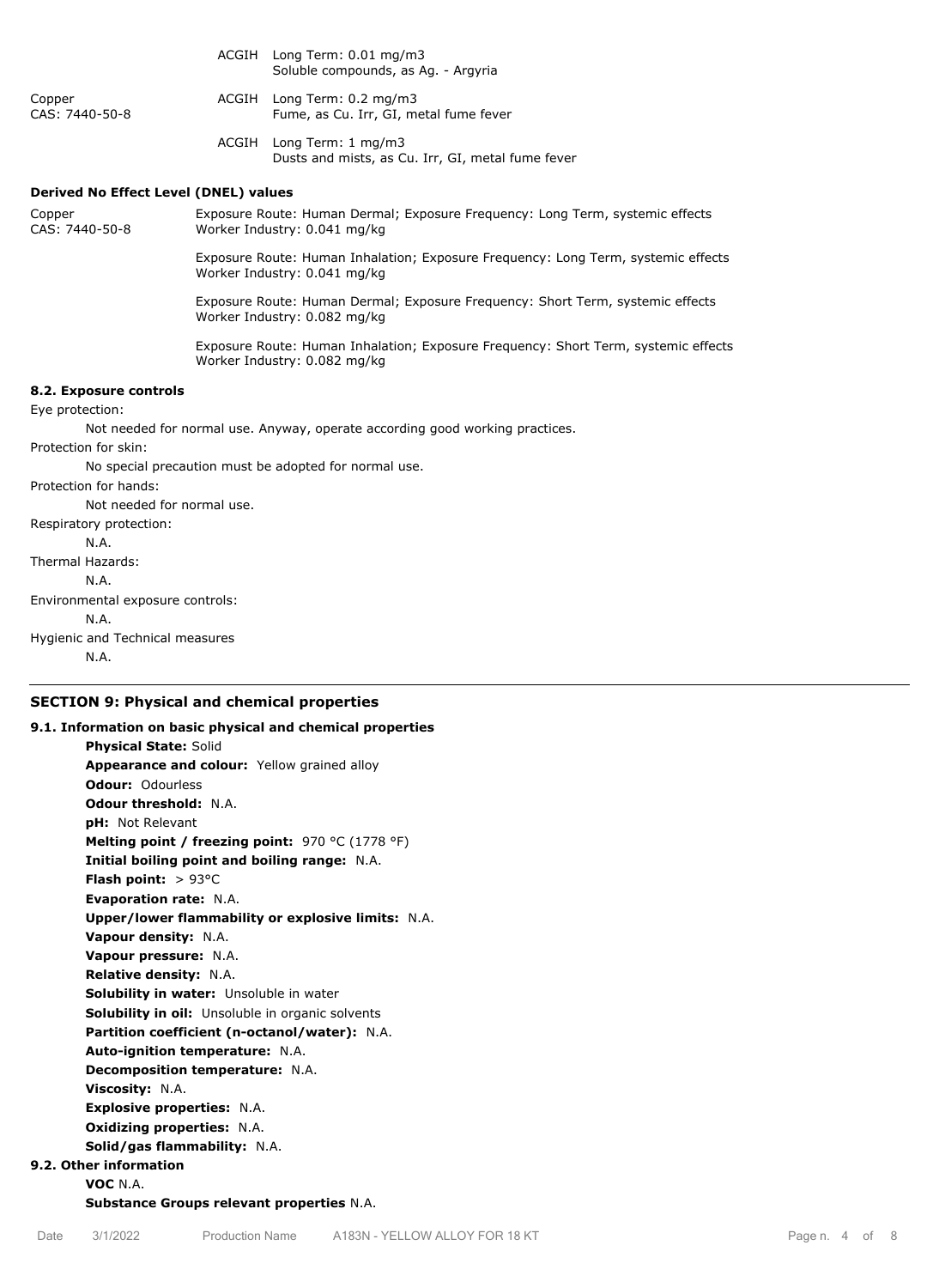**Miscibility:** N.A. **Conductivity:** N.A.

# **SECTION 10: Stability and reactivity**

# **10.1. Reactivity**

Stable under normal conditions

- **10.2. Chemical stability**
	- Data not available.
- **10.3. Possibility of hazardous reactions**

#### None. **10.4. Conditions to avoid**

Stable under normal conditions.

#### **10.5. Incompatible materials**

None in particular.

#### **10.6. Hazardous decomposition products**

None.

#### **SECTION 11: Toxicological information**

#### **11.1. Information on toxicological effects**

#### **Toxicological Information of the Preparation**

| a) acute toxicity                    | Not classified                                                   |
|--------------------------------------|------------------------------------------------------------------|
|                                      | Based on available data, the classification criteria are not met |
| b) skin corrosion/irritation         | Not classified                                                   |
|                                      | Based on available data, the classification criteria are not met |
| c) serious eye damage/irritation     | Not classified                                                   |
|                                      | Based on available data, the classification criteria are not met |
| d) respiratory or skin sensitisation | Not classified                                                   |
|                                      | Based on available data, the classification criteria are not met |
| e) germ cell mutagenicity            | Not classified                                                   |
|                                      | Based on available data, the classification criteria are not met |
| f) carcinogenicity                   | Not classified                                                   |
|                                      | Based on available data, the classification criteria are not met |
| g) reproductive toxicity             | Not classified                                                   |
|                                      | Based on available data, the classification criteria are not met |
| h) STOT-single exposure              | Not classified                                                   |
|                                      | Based on available data, the classification criteria are not met |
| i) STOT-repeated exposure            | Not classified                                                   |
|                                      | Based on available data, the classification criteria are not met |
| j) aspiration hazard                 | Not classified                                                   |
|                                      | Based on available data, the classification criteria are not met |
|                                      |                                                                  |

#### **SECTION 12: Ecological information**

#### **12.1. Toxicity**

Adopt good working practices, so that the product is not released into the environment. Eco-Toxicological Information:

# **List of Eco-Toxicological properties of the product**

Not classified for environmental hazards.

No data available for the product

# **12.2. Persistence and degradability**

N.A.

# **12.3. Bioaccumulative potential**

N.A.

# **12.4. Mobility in soil**

N.A.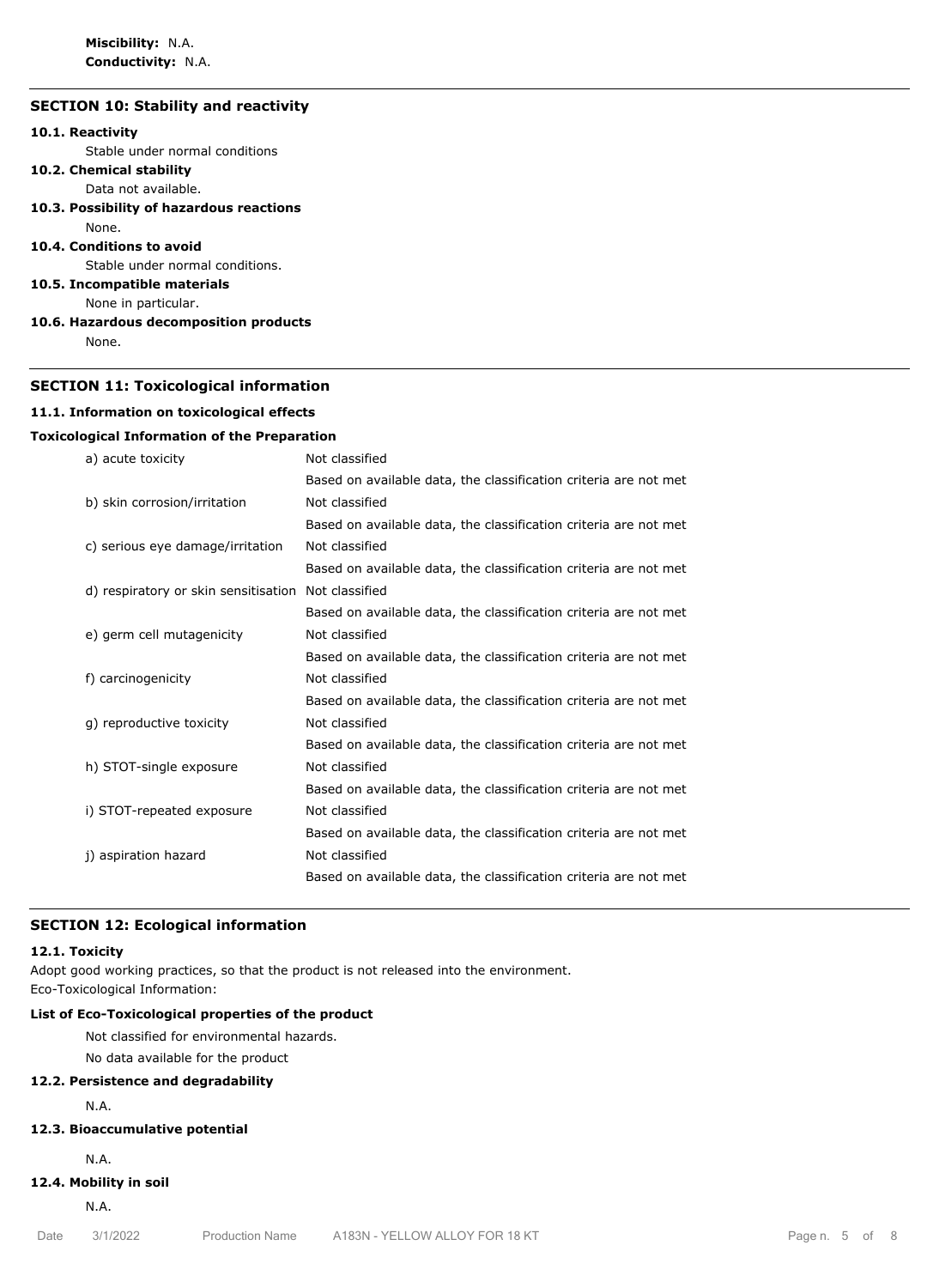#### **12.5. Results of PBT and vPvB assessment**

No PBT Ingredients are present

## **12.6. Other adverse effects**

N.A.

## **SECTION 13: Disposal considerations**

#### **13.1. Waste treatment methods**

Recover if possible. In so doing, comply with the local and national regulations currently in force.

#### **SECTION 14: Transport information**

Not classified as dangerous in the meaning of transport regulations.

**14.1. UN number** N.A. **14.2. UN proper shipping name** N.A. **14.3. Transport hazard class(es)** ADR-Class: NA N.A. **14.4. Packing group** N.A. **14.5. Environmental hazards** N.A. **14.6. Special precautions for user** N.A. Road and Rail (ADR-RID): N.A.

Air (IATA):

Sea (IMDG):

N.A.

#### **14.7. Transport in bulk according to Annex II of MARPOL and the IBC Code**

N.A.

#### **SECTION 15: Regulatory information**

#### **15.1. Safety, health and environmental regulations/legislation specific for the substance or mixture**

Dir. 98/24/EC (Risks related to chemical agents at work) Dir. 2000/39/EC (Occupational exposure limit values) Regulation (EC) n. 1907/2006 (REACH) Regulation (EC) n. 1272/2008 (CLP) Regulation (EC) n. 790/2009 (ATP 1 CLP) and (EU) n. 758/2013 Regulation (EU) n. 286/2011 (ATP 2 CLP) Regulation (EU) n. 618/2012 (ATP 3 CLP) Regulation (EU) n. 487/2013 (ATP 4 CLP) Regulation (EU) n. 944/2013 (ATP 5 CLP) Regulation (EU) n. 605/2014 (ATP 6 CLP) Regulation (EU) n. 2015/1221 (ATP 7 CLP) Regulation (EU) n. 2016/918 (ATP 8 CLP) Regulation (EU) n. 2016/1179 (ATP 9 CLP) Regulation (EU) n. 2017/776 (ATP 10 CLP) Regulation (EU) n. 2018/669 (ATP 11 CLP) Regulation (EU) n. 2018/1480 (ATP 13 CLP) Regulation (EU) n. 2019/521 (ATP 12 CLP) Regulation (EU) n. 2020/217 (ATP 14 CLP) Regulation (EU) n. 2021/643 (ATP 16 CLP) Regulation (EU) 2015/830

Restrictions related to the product or the substances contained according to Annex XVII Regulation (EC) 1907/2006 (REACH) and subsequent modifications:

Restrictions related to the product: None.

Restrictions related to the substances contained: None.

Provisions related to directive EU 2012/18 (Seveso III):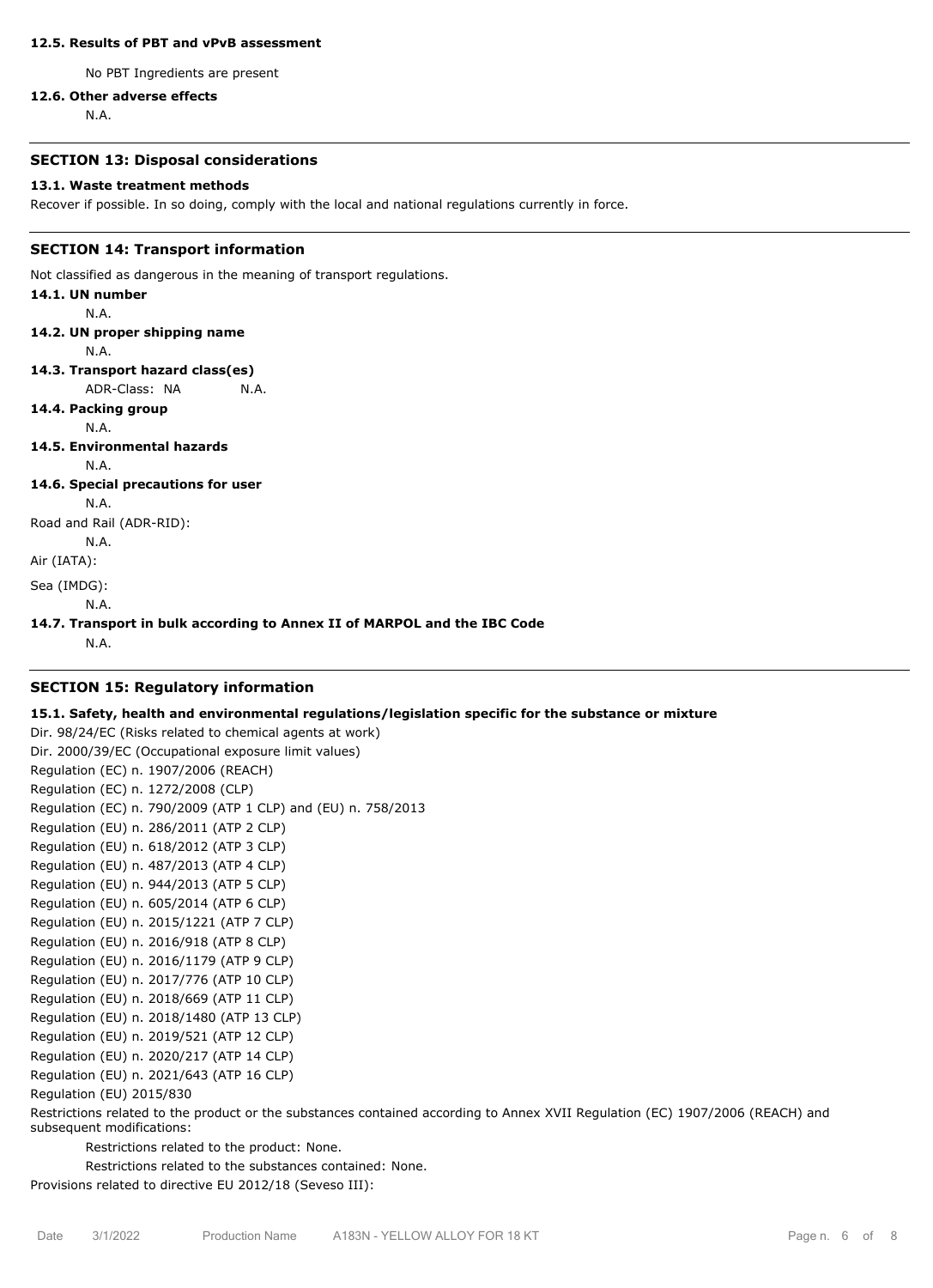# **Regulation (EU) No 649/2012 (PIC regulation)**

No substances listed

German Water Hazard Class.

Class 3: extremely hazardous.

SVHC Substances:

No data available

# **15.2. Chemical safety assessment**

No Chemical Safety Assessment has been carried out for the mixture.

# **SECTION 16: Other information**

This document was prepared by a competent person who has received appropriate training.

Main bibliographic sources:

ECDIN - Environmental Chemicals Data and Information Network - Joint Research Centre, Commission of the European Communities

SAX's DANGEROUS PROPERTIES OF INDUSTRIAL MATERIALS - Eight Edition - Van Nostrand Reinold

The information contained herein is based on our state of knowledge at the above-specified date. It refers solely to the product indicated and constitutes no guarantee of particular quality.

It is the duty of the user to ensure that this information is appropriate and complete with respect to the specific use intended.

This MSDS cancels and replaces any preceding release.

Legend to abbreviations and acronyms used in the safety data sheet:

ACGIH: American Conference of Governmental Industrial Hygienists

ADR: European Agreement concerning the International Carriage of Dangerous Goods by Road.

AND: European Agreement concerning the International Carriage of Dangerous Goods by Inland Waterways

ATE: Acute Toxicity Estimate

ATEmix: Acute toxicity Estimate (Mixtures)

BCF: Biological Concentration Factor

BEI: Biological Exposure Index

BOD: Biochemical Oxygen Demand

CAS: Chemical Abstracts Service (division of the American Chemical Society).

CAV: Poison Center

CE: European Community

CLP: Classification, Labeling, Packaging.

CMR: Carcinogenic, Mutagenic and Reprotoxic

COD: Chemical Oxygen Demand

COV: Volatile Organic Compound

CSA: Chemical Safety Assessment

CSR: Chemical Safety Report

DMEL: Derived Minimal Effect Level

DNEL: Derived No Effect Level.

DPD: Dangerous Preparations Directive

DSD: Dangerous Substances Directive

EC50: Half Maximal Effective Concentration

ECHA: European Chemicals Agency

EINECS: European Inventory of Existing Commercial Chemical Substances.

ES: Exposure Scenario

GefStoffVO: Ordinance on Hazardous Substances, Germany.

GHS: Globally Harmonized System of Classification and Labeling of Chemicals.

IARC: International Agency for Research on Cancer

IATA: International Air Transport Association.

IATA-DGR: Dangerous Goods Regulation by the "International Air Transport Association" (IATA).

IC50: half maximal inhibitory concentration

ICAO: International Civil Aviation Organization.

ICAO-TI: Technical Instructions by the "International Civil Aviation Organization" (ICAO).

IMDG: International Maritime Code for Dangerous Goods.

INCI: International Nomenclature of Cosmetic Ingredients.

IRCCS: Scientific Institute for Research, Hospitalization and Health Care

KAFH: KAFH

#### KSt: Explosion coefficient.

LC50: Lethal concentration, for 50 percent of test population.